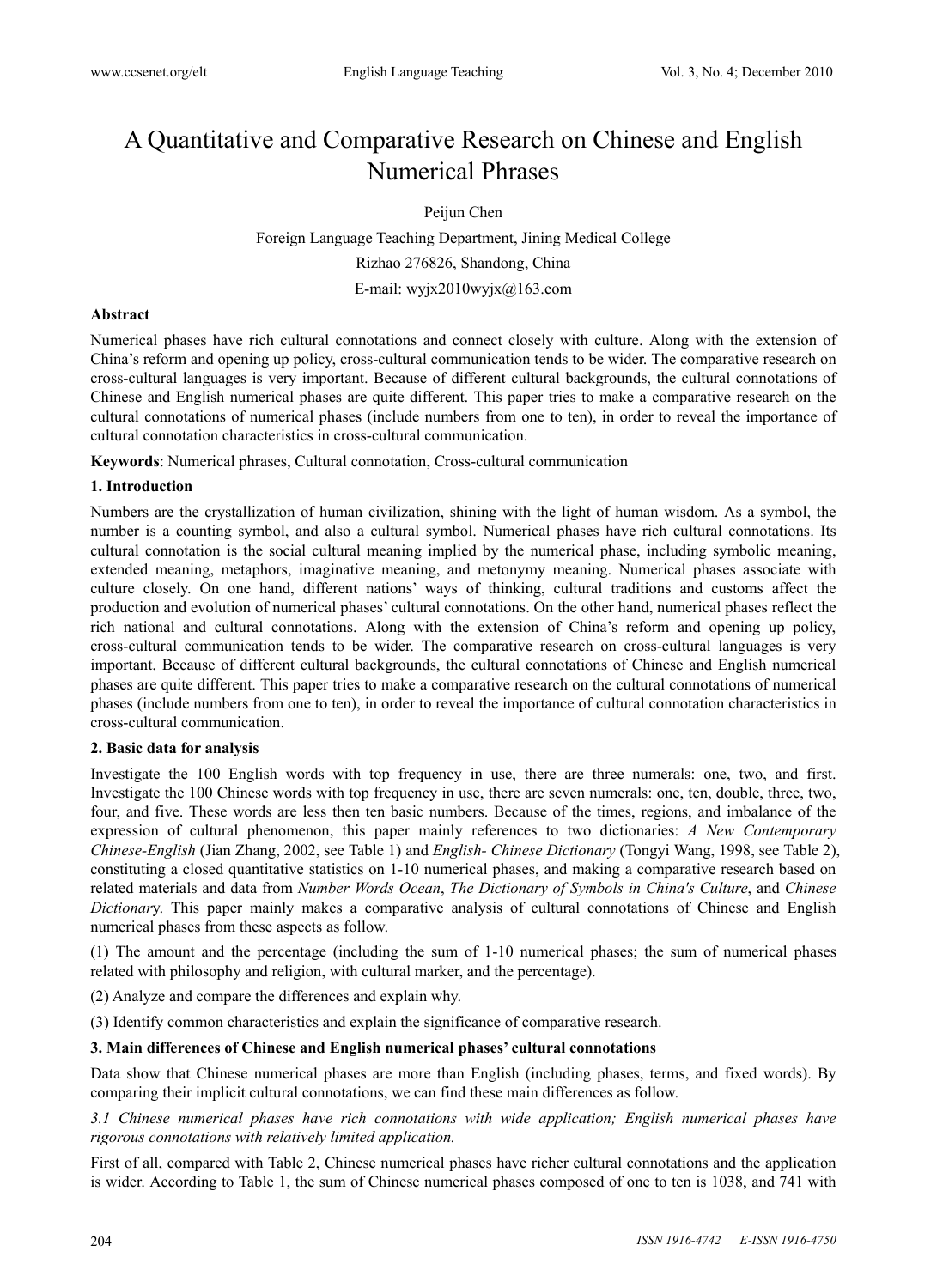cultural markers, accounting for 71.39% of the total. The cultural connotations are extensive and colorful, covering the mythology, history, religion, architecture, literature, art, language, geography, customs, and many other fields, such as Yichenburan (without one dust), Yikongzhijian (a peephole view), Yiqiaobutong (ignorant), Yipinhong (poinsettia (plant)), Yitilun (one unity theory), Erlongxizhu (two dragons play with a pearl), Sancongside (the three obedience and the four virtues), Sangangwuchang (the three cardinal guides and the five constant virtues), Sidajiekong (All the four elements (earth, water, fire and air of which the world is made) are void), Sishuwujing (the four books and the five classics), Sidafaming (four great inventions), Sidamingdan (the four most famous Dan actors), Wujiangsimei (five stresses and four points of beauty), Wuzang (five internal organs), Wudai (five generations), Wuyue (five famous mountains), Liuchao (six dynasties), Liufu (six hollow organs), Liugen (six roots), Liushen (six gods), Liuyu (six desires), Qiqingliuyu (the seven emotions and six sensory pleasures), Badacaixi (eight cousins), Bazihu (mustache), Baguwen (eight- legged essay), Jiuzhou (Kyushu), Jiuxiaoyunwai (out of cloud nine), Shidashengren (ten saints), Shiquanshimei (be perfect in every respect), and so on.

Secondly, Chinese numerical phases have rich and complex cultural connotations. We can explore on this point by equivalents (words and phases are not required for cultural interpretation in English- Chinese translation). In Table 1, numerical phases, composed of Chinese "one", are 508, with 96 equivalents, accounting for 18% of the total. Phases, composed of Chinese "four", are 82, with 29 equivalents, accounting for 35% of the total. The top percentage is 66%, for the Chinese "two". In the 1038 Chinese numerical phases in research, equivalents are 330, accounting for 30.4% of the total. It indicates that nearly 70% Chinese numerical phases need cultural interpretation in translation. Literal translation can not convey the meanings clearly, such as Yiguoduan (totally exterminate; give one's all), Errenzhuan (song-and-dance ), Erlangtui (cross-legged), Sangechoupijiang, Dinggezhugeliang (the wisdom of masses exceeds that of the wisest individual), Sizuo (all present), Sifenwulie (fall apart; all split up; disintegrate), Liuishenwuzhu (be out of one's wits), Liuqinburen (disown one's relatives), Qishoubajiao (with everybody lending a hand), Qishangbaxia (be perturbed), Babeizi (a long time ), Bajiubulishi (about right pretty close), Shiquanshimei (reaching the acme of perfection).

Thirdly, Chinese "three" has been given rich cultural connotations, such as three communities, three parties, three-dimensional, three-pile, three-ring circus, and so on. In Table 1, the numerical phases, composed of Chinese "three", are 153, and 94 with cultural markers, accounting for 61.4% of the total. In Table 2, the numerical phases, composed of English "three", are 175, and 97 with cultural markers, accounting for 55.4% of the total, being six percentage lower then Chinese similar phases. In *Number Words Ocean*, phases, composed of "three", are 3658, such as three generations (Xia, Shang, and Zhou dynasty), Three Wise Kings (Fuxi, Shennong, and Yellow Emperor), three excellences (Taishi, Taibao, and Taizai), three religions (Confucianism, Buddhism, and Taoism), three sacrificed animals (cattle, sheep, and pig), three festivals (Dragon Boat Festival, Mid-Autumn Festival, and New Year), and so on. More idioms, such as luck for three incarnations, books written in remote antiquity, the three religions and the nine schools of thought, double-minded, look before you leap, and so on. Finally, even for the same numerical phase, its cultural connotation is various.

In Table 2, there are 848 English numerical phases, 190 less than Chinese numerical phases. 276 English numerical phases have cultural markers, accounting for 32.5% of the total, less 40 percentage than that in Table 1. The equivalents in English numerical phases account for 62.4% of the total, higher 32 percentage than that in Table 1. In special, many numerical phases, without cultural connotations, are used in mathematics, chemistry, and physics. These phases mean to describe certain thing or theory, displaying the preciseness of science.

For example, one-egg (a biological term), one arm (one kind of chair), one step (certain dance), two-snacker (a sports term), two-level model (certain model), two-fluid cell (certain battery), three-mile belt (geological term), three-square (mathematical term), four-cycle (certain circle), four-bar chain (certain chain), four-horned antelope (certain ring), five-level code (certain code), six shooter (certain shooter), six-wheeler (certain truck), seven-year itch (psychological worry), eight-spotted forester (certain forester), etc. Even for phases with cultural markers, English numerical phases concern a narrower field than Chinese ones. These phases mainly focus on religion, amusement, customs, and sports. For example, four horsemen (four human plague: wars, hungry, diseases, and death), four noble (religious principals), two old cat (baseball game), six-bid solo (certain card play), eightfold path (right ways), one and all (together), one dimensional (surface), one-horse (dirtiest and worst), one-ideaed (illiberal), one-trach (narrow), two-time (dirty), two-dimensional (inflexible), two-spot (anybody or anything), two-fisted (energetic), three-ring circus (mad, crazy), three-pile (super), nine day's wonder (short-lived wonder), etc.

Main reasons for the difference are:

(1) The difference is mainly determined by the history and culture environment in which Chinese and English are. For Chinese-speaking people, they have live in a society since the ancient time, where agriculture economy is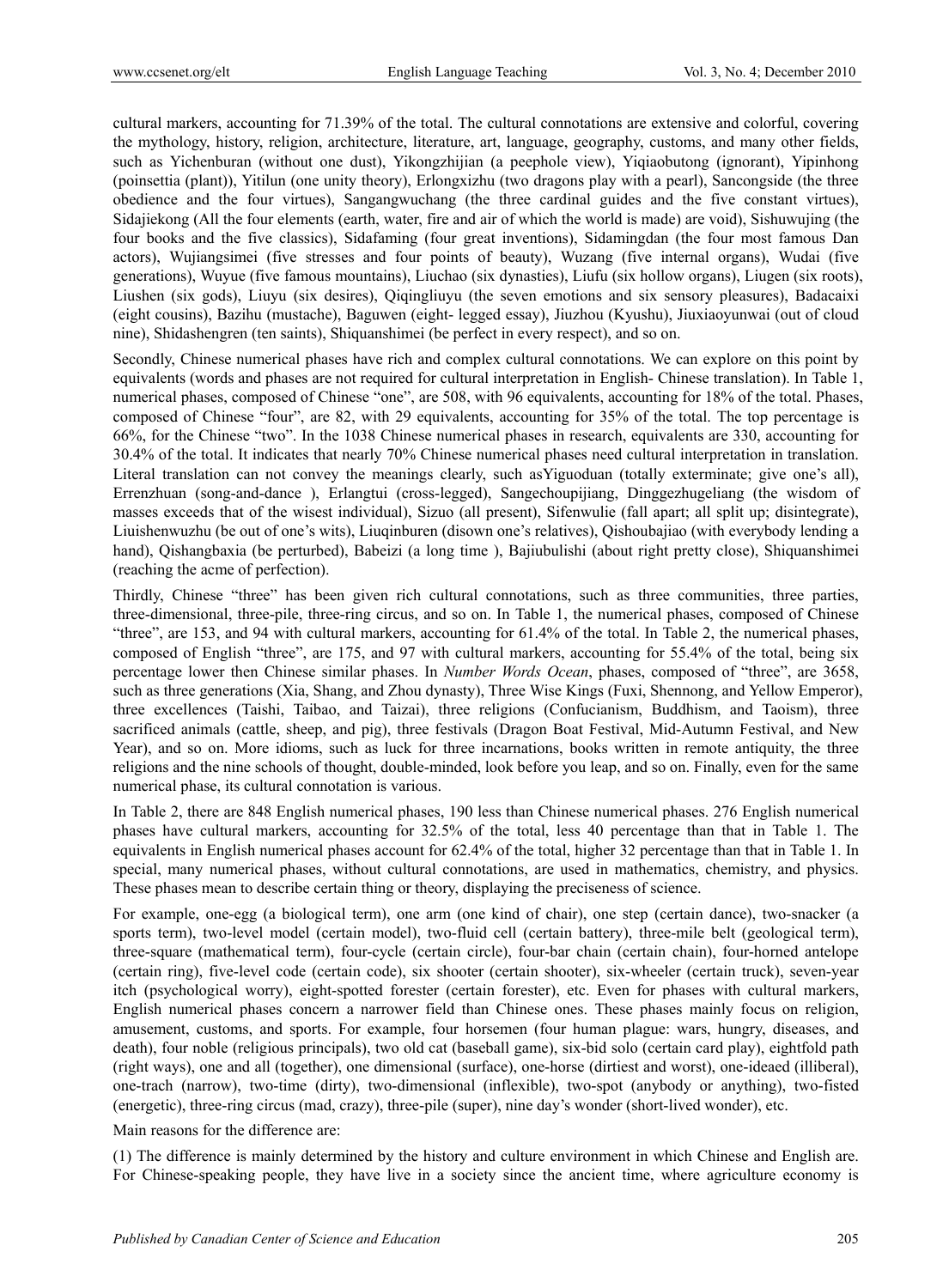dominating, impacts of ethics and morals are profound, and ways of thinking are based on matters. Especially, the humanism science was developed in ancient society. Besides, due to the characteristics of Chinese words, Chinese numerical phases have been given various cultural connotations. Therefore, anything, such as mountains and scenery, astronomical calendar, literature and art, morality and religion, and basic necessities, connects with numbers. Compared with Chinese, English-speaking people have live in a society with developed natural science and prosperous commerce and economy. Numerical phases are widely used in these fields. In addition, English basic words are classified clearly. As a result, the cultural connotations of English numerical phases are not as richer as Chinese ones. So does in practical use.

(2) Language is the carrier of culture, and also a reflection of people's life experience. Chinese numerical phase "Sanxiawuchuer" means to do things quickly and properly. This phase is associated with abacus. Abacus is an effective tool for calculation in ancient China. Its function is equal to today's calculator. "Sanxiawuchuer" is one of basic fundamental pitchy formulas in abacus. With simple pitchy formulas, ancient people can perform a series of calculation with abacus. Therefore, the pitchy formula "Sanxiawuchuer" conveys the meanings of fast and quick. Similarly, many English numerical phases reflect English nation's cultural life. The English nation loves sports. Physical activities are important parts in their life. Many numerical phases associate with sports. For example, "one-two" means two fast strikes in boxing. "Three-quarter" means halfback in rugby. "Four-some" means doubles in golf. "Fives" means a ball game played by hands or clubs. "The Eights" means a boating game between Cambridge University and Oxford University. "Nine-pins" and "ten-pins" respectively refers to the skittle and ten columns in bowling. "Go over like nine pins" metaphors rickety to collapse.

(3) In English or Chinese, different number may express same meanings, what associates with national psychology. For example, in English "Five and Dime" refers to shops especially selling cheap goods. In China, the "eight-Yuan" shop, appeared in many cities, also focuses on cheap goods. Similar shops are named with different numbers, which reflects different attitudes of two nations. Chinese seek for happiness in naming something. The "eight-Yuan" shop can convey the information that the business man will win money and consumers will get luck by buying nice goods at lower prices. Moreover, Chinese do not like what others say about their own petty. Five or Dime seems to be too shabby. Therefore, although there are Five and Dime in Chinese currency system, businesses will not name their stores with "Five and Dime". On the contrary, English nation is more practical. Five and Dime tells that this store can offer real benefits for customers. Although the Five and Dime also sells goods at higher prices than Five or Dime, this expression is preserved in English and still in use today.

(4) The two nations have different ways of thinking. Chinese advocate moderation and reconciliation, and avoid extremes. Even for exaggeration, they prefer to be moderate. The English nation pursues for differences. In expression, they prefer to large numbers in exaggeration. Sometimes, different numbers in English or Chinese can express similar or same meanings. For example, the Chinese idiom "Bailitiaoyi" (one in a hundred) means somebody or something is special and outstanding. Similarly, the English numerical phase "one in a thousand" also means be different. In the two phases, the Chinese word "Bai" (hundred) or the English word "thousand" is used for exaggeration. The number used by English is ten times than that used by Chinese. Similarly, Chinese use "Shifenganxie" (ten thanks) or "Baifenganxie" (a hundred thanks) to expression "very grateful". In contrast, English use "a thousand thanks" or "thanks a million" to express the same meaning. So, English exaggerate greater than Chinese.

## *3.2 Chinese numerical phases focus on reflecting philosophy, while English numerical phases religion.*

From Table 1, among 1038 Chinese numerical phases, 590 phases associate with ancient philosophy. In Table 2, the percentage is only 3.2%, far lower than the percentage of Chinese. Similarly, according to *The Dictionary of Symbols in China's Culture*, written by Wolfram Eberhard, in a Chinese dictionary, it lists twelve meanings of "five" and 1148 kinds of usage, and about more than 1000 kinds directly connect with Wuxing (five elements). Check the *Chinese Dictionar*y, 504 entries are guided by "three", and about 60% originate from the Sanweiyiti (three-in-one) philosophy idea (see Table 3). From these data, to reflect philosophy ideas or be affected philosophy ideas is an important content of Chinese numerical phases' cultural connotations.

From Table 2, many English numerical phases have religious color. In the 848 numerical phases, 50 of them relate with religion, accounting for 5.9% of the total, and 32.5% of numerical phases with cultural markers. In contrast, the percentage in Table 1 is only about 2% or so. For example, eightfold path (Buddhism term), four horsemen (four human plagues: wars, hungry, diseases, and death), four noble, six-prineiple Baptist, seven en, etc.

Reasons for these differences are:

Associate with the cultural origins of Chinese and English. Many Chinese numerical phases have the cultural connotations derived from ancient philosophy, reflecting the idea of integrating the sky and human being together. It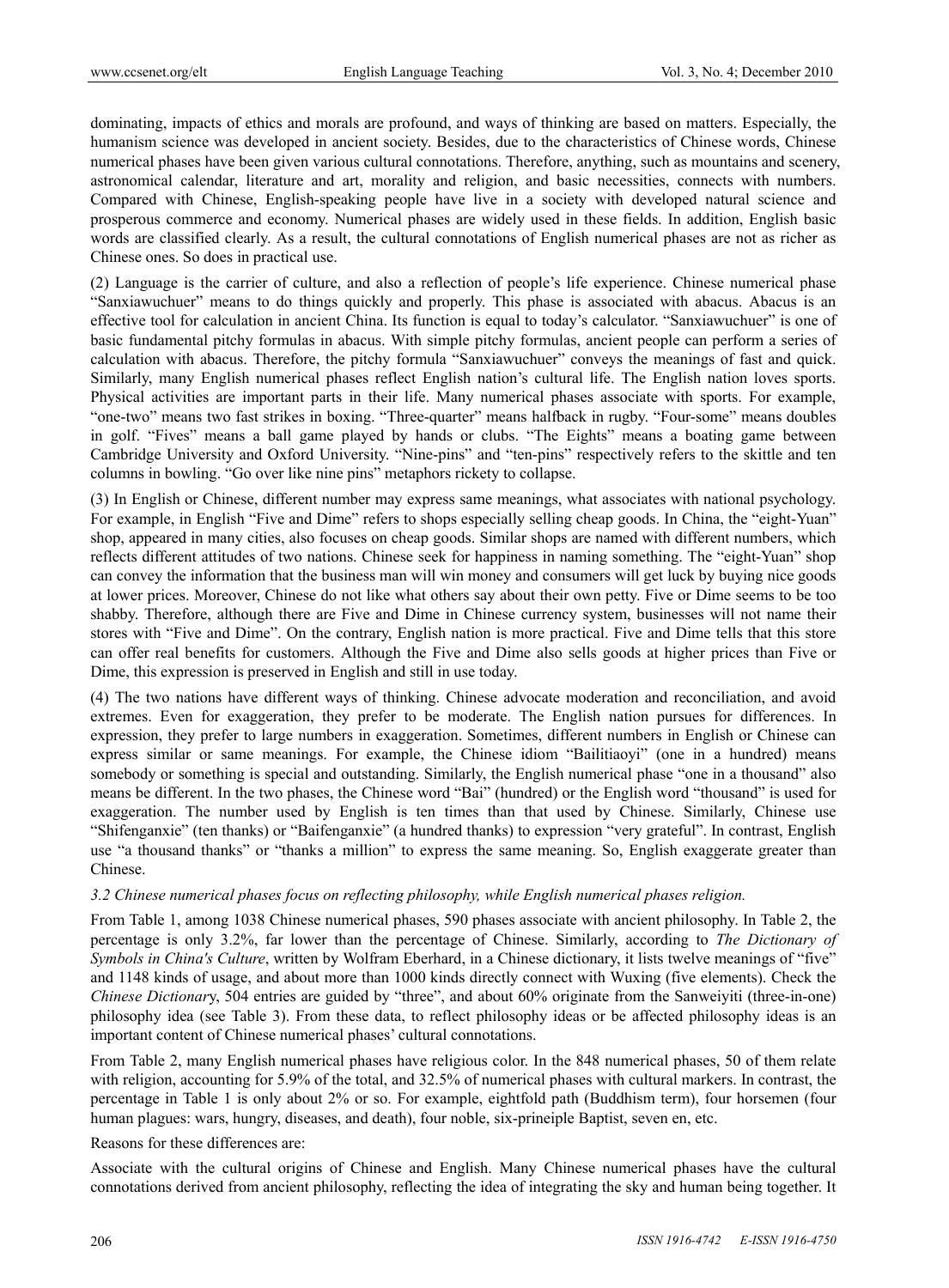has been described in an ancient work: anything, such as men, animals, and matters, has their origins. Sky is the first, land second, and men third. Three multiply three. Get nine. Nine multiply nine. Get eighty-one. One controls sun. Sun controls ten. Then, men were born in Oct. Eight multiply nine. Get seventy-two. Odd number follows even. Even controls morning. Morning controls month. Month controls horse. Then horses were born in Dec. Seven multiply nine. Get sixty- three. Three controls Dou. Dou controls dog. Then dogs were born in Mar. Six multiply nine. Get fifty-four. Four controls time. Time controls pigs. Then pigs were born in Apr. Five multiply nine. Get forty-five. Five controls tone. Tone controls Yuan. Then Yuan were born in May. Four multiply nine. Get thirty-six. Six controls laws. Laws control deer. Then deer were born in June. Three multiply nine. Get twenty-seven. Seven controls stars. Starts control tigers. Then tigers were born in July. Two multiply nine. Get eighteen. Eight controls wind. Wind controls bugs. Then bugs were born in Aug. So do others.

The west experiences one-thousand-year religious dominance. Christianity turns into the origin of contemporary western culture, holding the dominant position in cultural and thinking fields. Therefore, many English numerical phases' cultural connotations are directly from The Bible or under its great influences. Take "seven" for example: the seven heavens, the seven deadly or capital sins, the seven virtues, the seven sleepers, the seven senses, etc.

## **4. The common for the cultural connotations of Chinese and English numerical phases**

By researching on the linguistic meanings of English and Chinese numerical phases, scholars agree that numbers in phases are usually virtual but not real. And in practical uses, numbers are usually for metaphor, exaggeration, and euphemistic (it does not prove its equivalence. The same number may have different meanings in different contexts). For example, "three" have many different meanings in Chinese. In "three or two words", "three" means few. In "three orders and five emphases", "three" means much. In "three inches foot", "three" means short. In "three-long two-short", "three" means once. Why the same number indicates different meanings? Or even the contrary meanings? We can explain this phenomenon from mathematic field and culture. In natural numbers, "three" is only bigger than "one" and "two". So "three" is a small number. In Chinese, comparing "three or two words" and "one thousand or ten thousand words", "three" is few. Comparing "three minds and two ideas" and "one mine and one idea", "three" is more. In English, "three" also has many meanings. "Three-ring circus" means a mess condition. "Three sheets in the wind" shows a drunken state. "Three handkerchiefs" refer to a sad play. Therefore, in English "three" means "mess" and "real". The "real" meaning of "three" is from the three-dimension concept. Because a three-dimensional movie can give people a sense of real life, "three" is given a "real" meaning. Besides, Christianity has a theory of "three in one". Maybe just due to the "three in one" theory, "three" gets the meaning of "mess".

Surely, there are some common aspects for Chinese and English numerical phases' cultural connotations.

They can express virtual meanings by real facts. For example, Chinese ones: five lakes and four oceans, one hair from nine cattle, survival from nine times deaths, perfect; English ones: one and all, nine day's wonder, ten to one, three sheets in the wind.

Affected by ancient culture and tradition, both Chinese and English numerical phases prefer to use numerical phases represent people or thing. For example, Chinese ones: errenzhuan (song-and-dance), three stages (trilogy), fourth tone, four diagnoses, three principles, three religions and nine schools of thought, four lakes, five mountains, six directions; English ones: eight fold way, seven-thirds rule, two old cat, seven seas.

Both Chinese and English numerical phases embody nations' numerical worship awareness. For example, in Chinese, numerical phases with "seven" or "nine" are deific. "Saving a life is better than building a seven-win Buddha." "Ten" indicates perfect.

#### **5. Conclusion**

Although there are some common elements in Chinese and English numerical phases, studies show that the differences are more prominent. Therefore, as we learn to use these numerical phases, we should give full attention to their different cultural connotations, ensuring the successful cultural communication between English and Chinese, reducing and avoiding misunderstanding in cross- communication, and improving the communication quality.

#### **References**

Bao, Huinan. (2001). *Culture Context and Language Interpretation*. Beijing: China Translation Publishing Corporation.

Chang, Jiang. (2002). *Number Words Ocean*. Beijing: China Youth Press.

Chang, Jingyu. (1995). *Chinese Words and Culture*. Beijing: Peking University Press.

Frank N. Magill. (1991). *World philosophy: Essay-Reviews of 225 Major Works*. Beijing: China Radio & Television Publishing House.